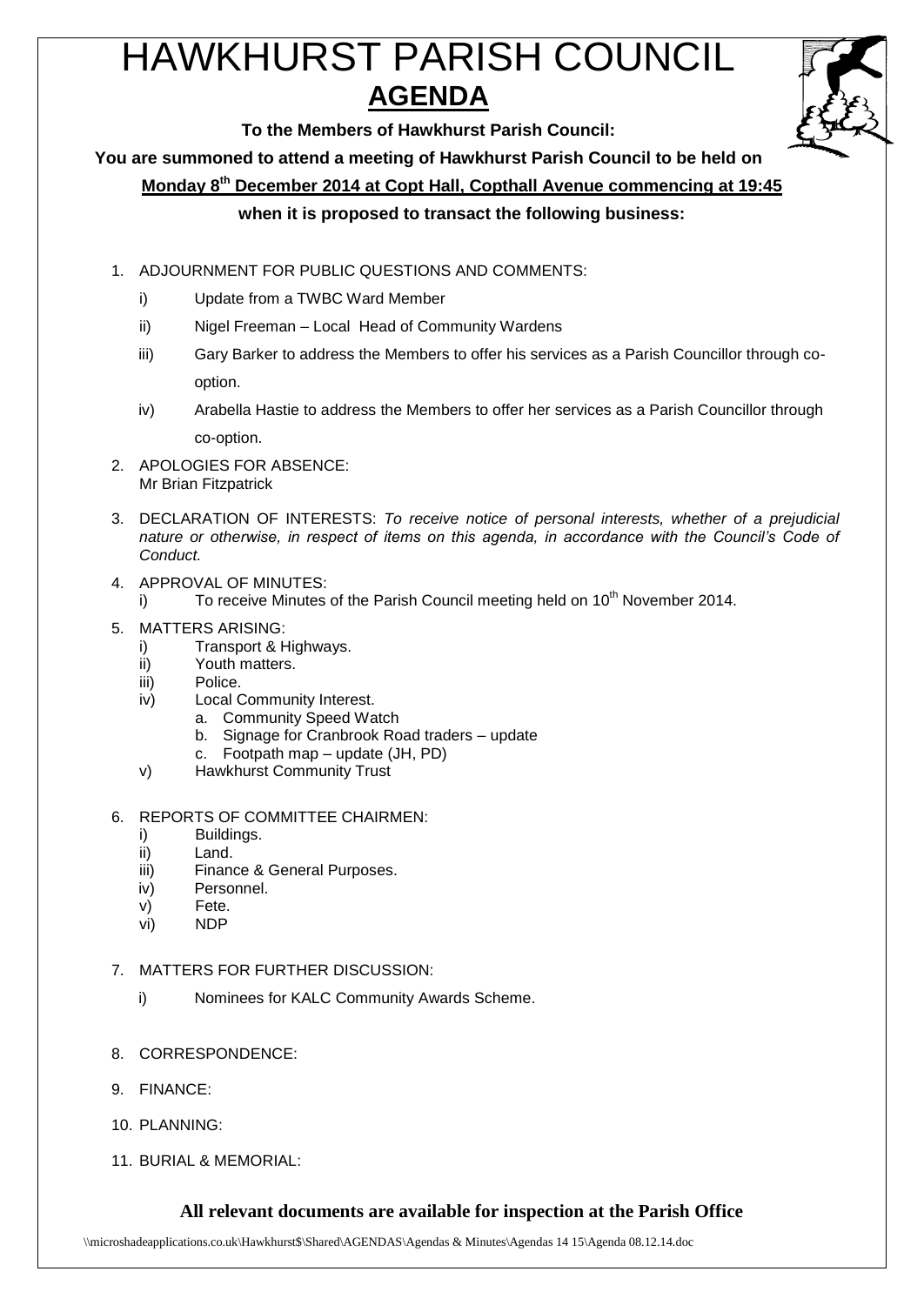#### 12. NOTES & INFORMATION:

- 13. CONFIDENTIAL: *Pursuant to section 1 (2) of the Public Bodies (Admission to Meetings) Act 1960 it is resolved that, because of the confidential nature of the business to be transacted, the public and the press leave the meeting during consideration of the following items:* None
- 14. CLOSURE:

Nicole Malem, Clerk to the Parish Council

|                | Date       | From                     | Subject                                                          |  |  |
|----------------|------------|--------------------------|------------------------------------------------------------------|--|--|
|                | Received   |                          |                                                                  |  |  |
| $\overline{1}$ | 28.10.2014 | Arabella Hastie          | Submission for co-option as a Parish Councillor                  |  |  |
| 2              | 12.11.2014 | <b>TWBC Mayor</b>        | Mayor's Christmas Toy Appeal                                     |  |  |
| 3              | 17.11.2014 | <b>Gary Barker</b>       | Submission for co-option as a Parish Councillor                  |  |  |
| $\overline{4}$ | 14.11.2014 | <b>Rev Rodney Dreyer</b> | Thanks for donation from Fete Raffle proceeds.                   |  |  |
| 5              | 17.11.2014 | Penny Ansell             | CC of Speedwatch letter to Sean Holden                           |  |  |
| 6              | 17.11.2014 | <b>WRAP</b>              | RE: cessation of Streetcruizer service through WRAP.             |  |  |
| $\overline{7}$ | 21.11.2014 | Hawkhurst Village        | CC of letter re: Cricket Plaque for The Moor                     |  |  |
|                |            | Society                  |                                                                  |  |  |
| 8              | 21.11.2014 | <b>TWBC</b>              | £50 grant for Christmas Lights in Hawkhurst                      |  |  |
| 9              | 27.11.2014 | <b>Greg Clark</b>        | CC of letter re: meeting about Hawkhurst Infrastructure 06.02.15 |  |  |
| 10             | 29.11.2014 | A resident               | Noise disturbance from Hawkhurst Bonfire Society celebration     |  |  |
| 11             | 01.12.14   | NHS SE                   | Consultation on out of hours GP provision                        |  |  |
|                |            | Commissioning            |                                                                  |  |  |
|                |            | <b>Support Unit</b>      |                                                                  |  |  |

#### Agenda Item 8: Correspondence

#### Agenda Item 9: Finance.

# INCOME AND EXPENDITURE NOVEMBER 2014

| Accounts for payment                    | £  | 9,608.47     |
|-----------------------------------------|----|--------------|
| Payment received                        | £  | 8,461.70     |
| <b>Net Expenditure</b>                  | -£ | 1,146.77     |
| <b>Cambridge &amp; Counties Reserve</b> | £  | 60,000,00    |
| Lloyds Current                          | £  | 10.263.70    |
| Lloyds Access Reserve                   |    | £ 135,392.86 |
| Petty Cash                              | £  | 210.35       |

9.1 Agreement to pay payments schedule.

9.2 Account reconciliation and petty cash check.

#### Agenda Item 10: Planning

|  |  |  | 10.1 Planning & Highways Information: |
|--|--|--|---------------------------------------|
|--|--|--|---------------------------------------|

| Ref. No.     | Proposal   | Location              | Comments                      |
|--------------|------------|-----------------------|-------------------------------|
|              | <b>KCC</b> | A229 The Moor         | 08.01.15 Road Closed 1 day    |
| ENF/14/50070 | Caravans   | Heartenoak Farm       | Investigating requirement for |
|              |            |                       | planning permission           |
|              | <b>KCC</b> | Heartenoak Road from  | 11.02.15 Road Closed 8        |
|              |            | Whites Lane to Bridge | days                          |
|              |            |                       |                               |

#### **All relevant documents are available for inspection at the Parish Office**

\\microshadeapplications.co.uk\Hawkhurst\$\Shared\AGENDAS\Agendas & Minutes\Agendas 14 15\Agenda 08.12.14.doc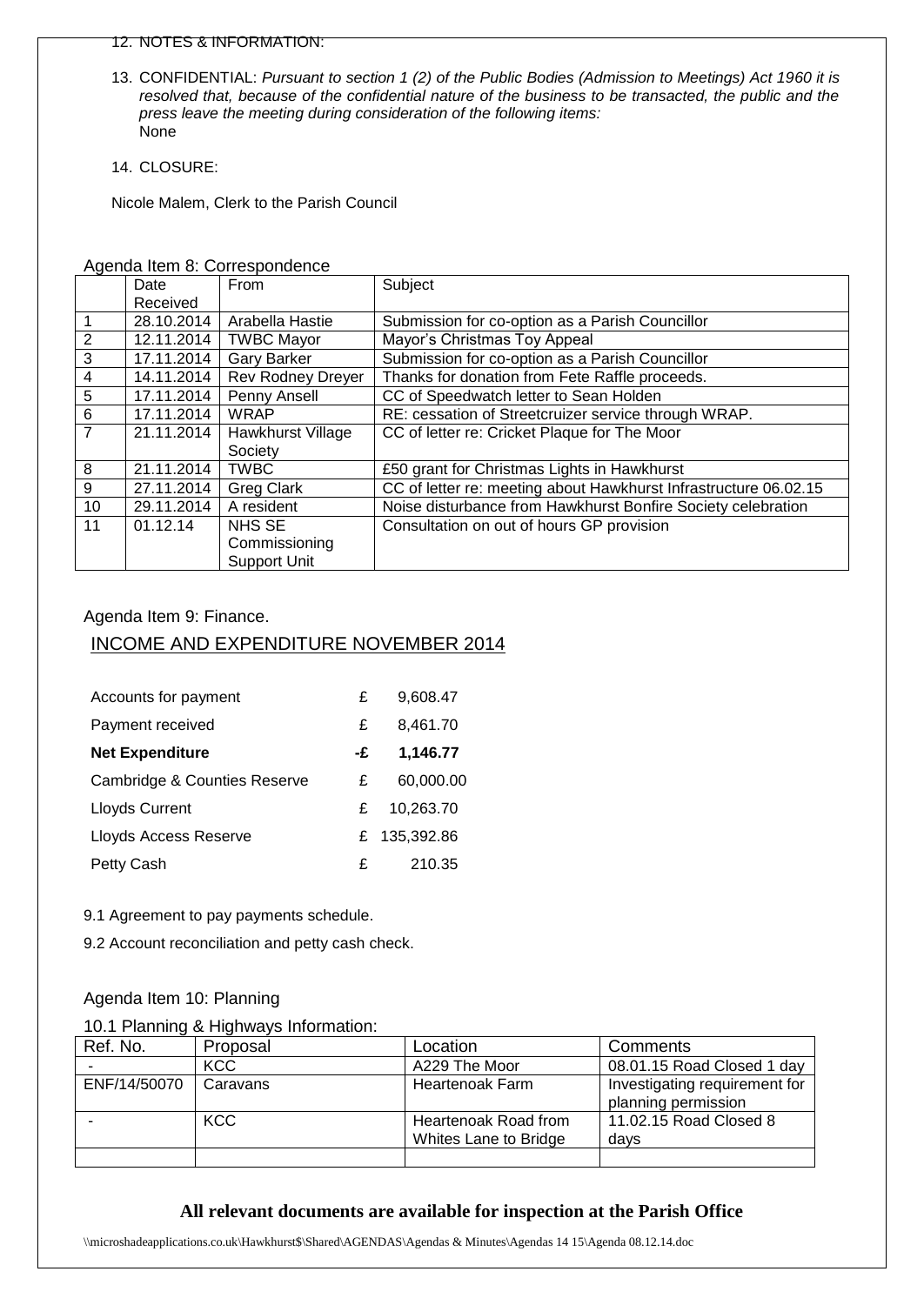# 10.2 Planning TWBC Approved:

| Ref. No.       | Proposal                       | Location                 | Comments/Valid |
|----------------|--------------------------------|--------------------------|----------------|
| 14/500140/FULL | Retrospective application for  | The Old Mill, Northgrove |                |
|                | enlarged windows               | Road                     |                |
| 14/501684/FULL | Single Storey Side extension   | 12 The Beeches, Horns    |                |
|                |                                | Road                     |                |
| 14/502459/TCA  | 50% reduction of some limbs on | East Elford, Hastings Rd |                |
| A              | eucalyptus                     |                          |                |
| 14/504331/FULL | Proposed single and rear       | 1, Kent Cottages, Park   |                |
|                | extensions (retrospective)     | Cottages                 |                |

# 10.3 Planning TWBC Refused:

| Ref. No.  | Proposal                                                      | Location                                     | Comments/Valid                                                                                                                  |
|-----------|---------------------------------------------------------------|----------------------------------------------|---------------------------------------------------------------------------------------------------------------------------------|
| 14/503171 | Construction of bungalow                                      | <b>Heartenoak Farm</b>                       | Outside LBD, impact                                                                                                             |
|           |                                                               |                                              | detrimental on                                                                                                                  |
|           |                                                               |                                              | surroundings                                                                                                                    |
| 14/503346 | Construction of 62<br>dwellings and associated<br>landscaping | Land West of Lorenden<br>Park, Highgate Hill | Outside LBD, no<br>compelling argument of<br>public interest to rebut<br>presumption in favour<br>of protection of the<br>AONB. |

### 10.4 Planning Applications received:

| <b>Number</b> Application No | Proposal                                                                                                                                                                                                      | <b>Location</b>                            | <b>Comments</b> |
|------------------------------|---------------------------------------------------------------------------------------------------------------------------------------------------------------------------------------------------------------|--------------------------------------------|-----------------|
|                              |                                                                                                                                                                                                               |                                            |                 |
|                              | 59 14/504878/FULL Proposed restoration of barn and partial conversion<br>to provide home office and ancilliary accommodation                                                                                  | Beals Green<br>Farm,<br>Heartenoak Road    |                 |
|                              | 60 14/505130/FULL Proposed single rear and two storey side extensions.<br>New front porch and raised terrace to the rear.                                                                                     | Meadow Bank,<br>Cranbrook Road             |                 |
| 61 14/505225/TPO             | Trees: Remove up to 3 Scots Pine out of a group of                                                                                                                                                            | Cowden Park<br>Farm, Horns<br>Road         |                 |
| 62 14/504011/LBC             | Listed Building Consent - Internal and external<br>alterations (works carried out) and construction of a<br>garage                                                                                            | Lower Conghurst<br>Oast, Conghurst<br>Lane |                 |
|                              | 63 14/505790/FULL Single Storey rear extension with accommodation in<br>roof and attic conversation with dormer window on<br>front elevation.                                                                 | The Nook,<br><b>Copthall Avenue</b>        |                 |
|                              | 64 14/505561/FULL Alterations to garage, including addition of dormers<br>and external staircase for studio/workshop and<br>ancillary first floor acommodation                                                | Sisley Farm,<br>Sopers Lane                |                 |
|                              | 65 14/505678/FULL Minor Material Amendment to 13/02764 to increase<br>the width of the northern part of the building, add 3<br>dormer windows, amend windows, provide 2nd floor<br>and basement accommodation | Frith Farm, Park<br>Lane                   |                 |
|                              | 66 14/505808/FULL Single storey flat roof rear extension and detached<br>pitched roof garage to side of property                                                                                              | Highclere,<br><b>Heartenoak Road</b>       |                 |
| 67 14/505371/LBC             | Listed Building Consent - Replacement front doors to Dunks Flats, Rye<br>flats 1,2,3 and 4 Dunks Almshouses                                                                                                   | Road                                       |                 |
|                              | 68 14/505898/FULL Single storey extension to south elevation                                                                                                                                                  | Cockshot Barn,<br><b>Highgate Hill</b>     |                 |

# **All relevant documents are available for inspection at the Parish Office**

\\microshadeapplications.co.uk\Hawkhurst\$\Shared\AGENDAS\Agendas & Minutes\Agendas 14 15\Agenda 08.12.14.doc